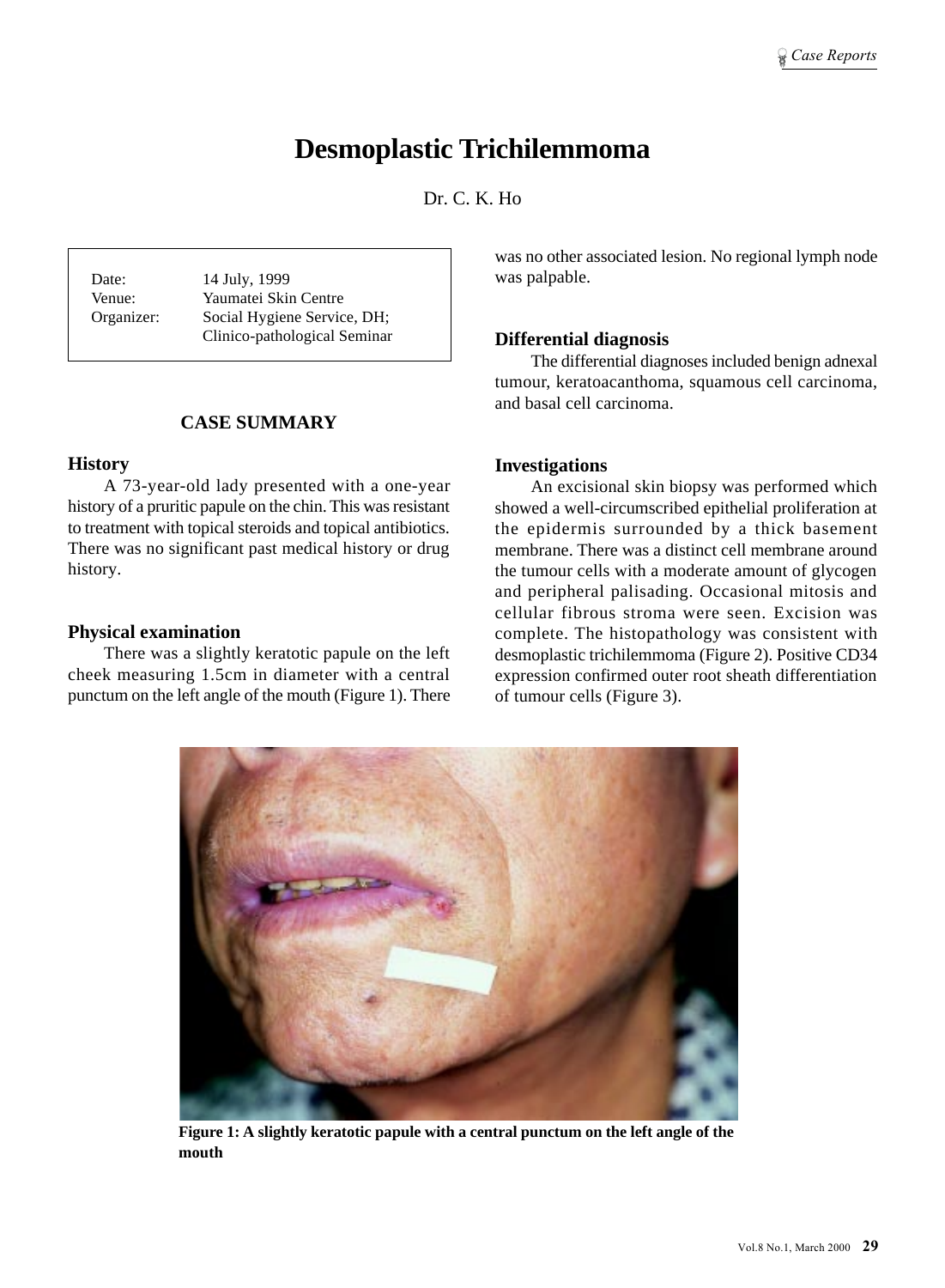

**Figure 2: Circumscribed tumour with peripheral palisading and focally thickened basement membrane (right lower field). In the left, there are sclerosis and strangulated epithelial islands. (By courtesy of Dr. K. C. Lee, Department of Pathology, QEH)**



**Figure 3: High power view showing clear polygonal cells with sharp border (left) and CD34 expression (right) confirming outer root sheath differentiation. (By courtesy of Dr. K. C. Lee, Department of Pathology, QEH)**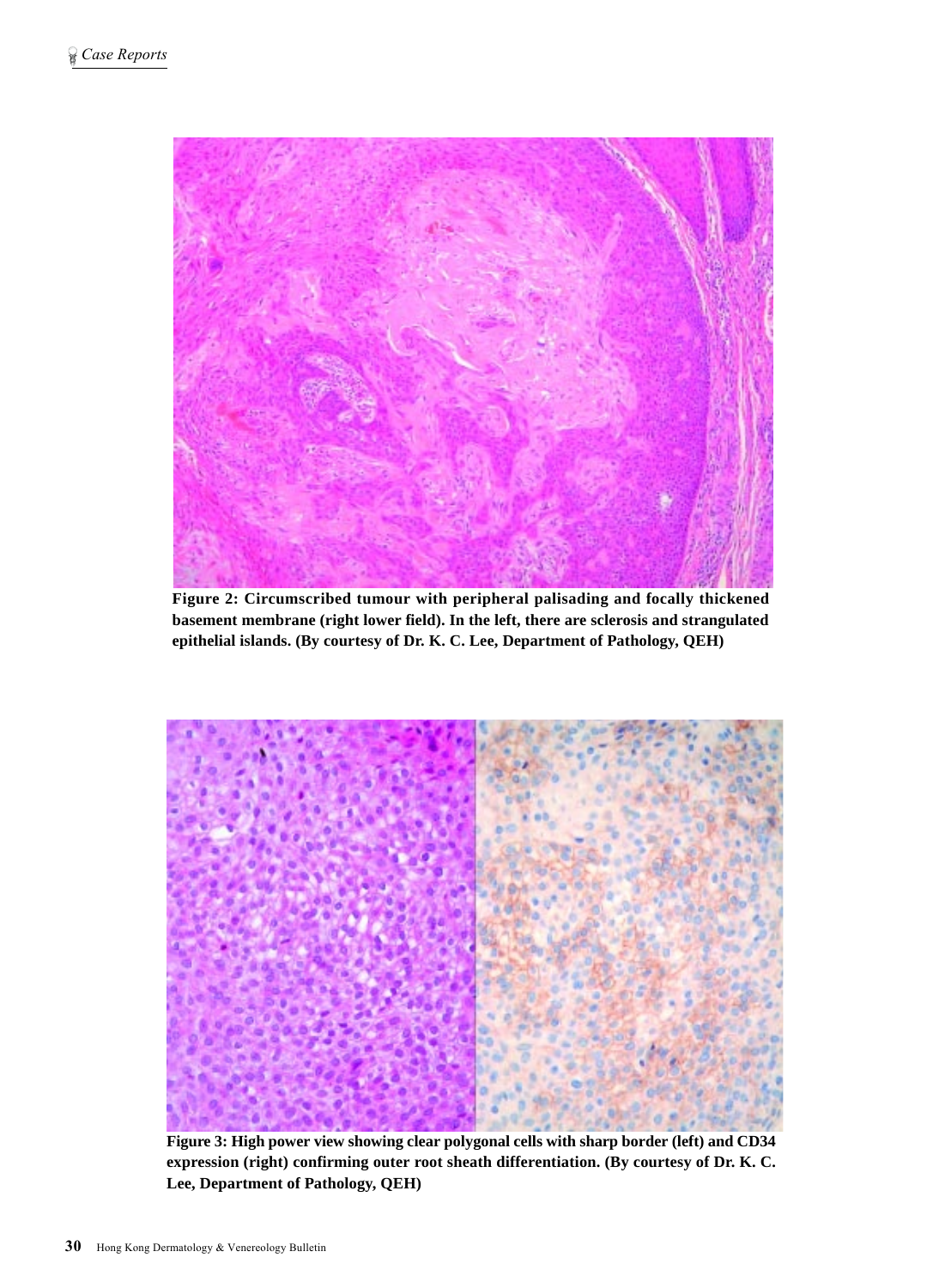## **Diagnosis**

The diagnosis of desmoplastic trichilemmoma was made.

# **Follow up**

There was no recurrence of the excised lesion.

# **REVIEW ON DESMOPLASTIC TRICHILEMMOMA (DT)**

# **Definition**

Trichilemmoma is a benign adnexal tumour of the outer sheath of the pilosebaceous follicle. It is characterised by a superficial lobular proliferation of glycogen-rich clear cells and peripheral palisading surrounded by a thick basement membrane. This may occur as a solitary lesion or in a generalized form (Cowden's syndrome) which consists of multiple trichilemmomas occurring on the face. Patients with Cowden's syndrome are often in the third or fourth decade. It is inherited as an autosomal dominant trait. There are also benign keratoses of the extremities, fibromas and papillomas of the oral mucosa (cobblestones on the lip). More importantly, this may be associated with benign and malignant tumours of the stomach, gastrointestinal tract, thyroid, ovaries and uterus (carcinoma of the breast in up to 29% of women).

There are four less common histological variants: (1) keratinizing trichilemmoma, with central keratinization and extensive squamous eddy formation; (2) an intermediate form between the keratinizing and typical forms, (3) malignant trichilemmoma which has invasive and metastasizing ability and (4) desmoplastic trichilemmoma which is the most recently described variant of trichilemmoma.

# **Desmoplastic trichilemmoma**

#### *Histology*

This is characterised by a superficial lobular growth with central desmoplastic stroma. Typical features of trichilemmoma are present at the periphery while at the centre there is a random pattern of cords and nests of basaloid cells with peripheral palisding in a dense stroma. This may be mistaken for invasive carcinoma especially if only the centre is biopsied or when the tumour is highly asymmetric. In addition, although nuclear atypia is usually not present, individual dyskeratosis or cell necrosis may be seen, further increasing the difficulty in diagnosis. The distinguishing features of DT and basal cell carcinoma (BCC) are shown in table 1. In these cases, the presence of a hyaline membrane around the tumour lobules is diagnostic. The cellular stroma typically contains abundant eosinophilic PAS and Alcian blue positive material. There may also be acanthosis of the overlying epidermis. In a study of

|                              | Desmoplastic trichilemmoma                                                                                                                                                                                                                                                                        | Basal cell carcinoma                                                                                                                                                                   |
|------------------------------|---------------------------------------------------------------------------------------------------------------------------------------------------------------------------------------------------------------------------------------------------------------------------------------------------|----------------------------------------------------------------------------------------------------------------------------------------------------------------------------------------|
| <b>Histological features</b> | Typical features of trichilemmoma<br>at the periphery<br>Loss of the lobular pattern and<br>$\bullet$<br>desmoplastic stromal changes at the<br>centre<br>Irregular cords of tumour cells with<br>$\bullet$<br>basophilic and irregular cytoplasm<br>Occasional dyskeratosis and cell<br>necrosis | Atypical basaloid cells with peripheral<br>palisading<br>Mitotic figures<br>Neoplastic cell with hyperchromatic<br>nuclei                                                              |
| <b>Clinical features</b>     | Smooth telangectatic papule<br>Pearly border occasionally present<br>Occasionally ulcerated<br>Lip, eyebrow, nose<br>No recurrence reported<br>$\bullet$<br>Benign lesion                                                                                                                         | Nodular BCC most common<br>Asymptomatic translucent pearly<br>nodule with telangectasia<br>Occasional ulceration<br>Lip, eyebrows, nose, ears<br>May recur after excision<br>Malignant |

**Table 1. Contrasting features of desmoplastic trichilemmoma and basal cell carcinoma**